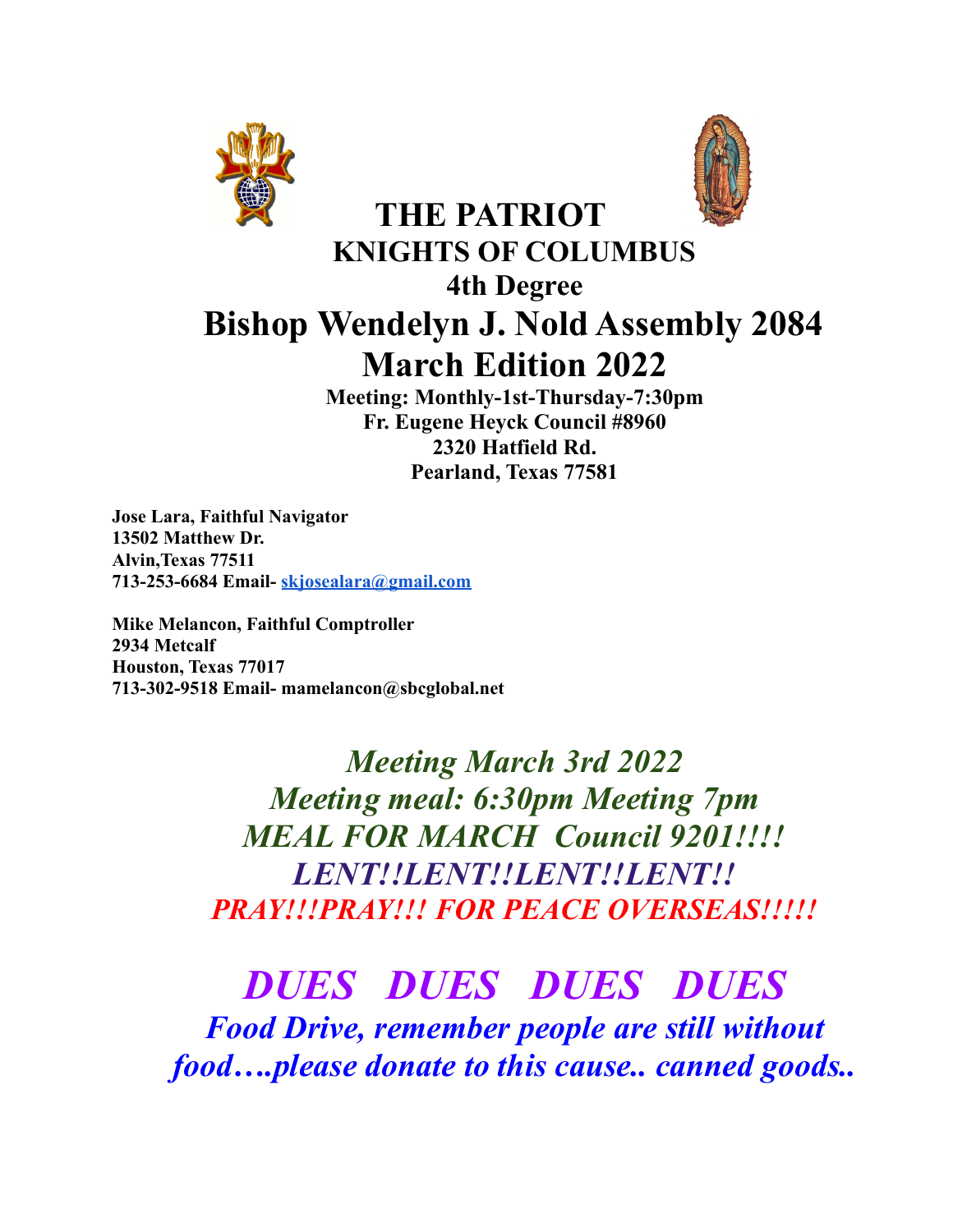#### *Faithful Navigator*

#### *Alfred "Al" Stryk Past Faithful Navigator*

Al Stryk Has been a member of the Knights of Columbus since 1965, 56 years and counting. He joined the 4th Degree in 1974 and is still an active member today, The Knights of Columbus has been a very big part of his life, including 30 years of working for the company.

He was born on his grandfather's farm in Muldoon,Texas. On October 23.1936. He grew up in Moulton, near Praha, on his fathers dairy farm. After his college years, Al moved to Houston where he met his lovely wife Marie. They were married on May 2,1959 and their blessings continued with four children, 3 sons and a daughter.

In 1965, Al accepted the challenge of joining the Knights of Columbus Council 4577 in Houston. He immediately became an active member and hasn't stopped to this day. In 1966, he accepted the position of member Director and then moved on to various elected positions. In 1969, Al became DGK which was followed by Grand Knight of #4577 in 1971. Just one year later he was talked into becoming a Knights of Columbus Insurance Agent representing ⅓ of the state of Texas. He served as a General Agent for 26 years. After retiring from The KOFC Insurance business in 2003, he was elected Faithful Navigator of Pearland Assembly #2084.

In addition to his work with the Knights, he also gave much of his attention to the Columbian Squires. During his 1971 term as Grand Knight, he reinstated Columbian Squires Circle #1851 in Houston, where all 3 of his sons served as officers. In 1985, he eloped start Pearland Circle #3437, which is still active today. Four of his grandsons also served as officers here. Continuing his time with the Squires, he served as Texas State Squires Co-Chairman in 1990. His 3 sons also served as state officers during their time. Today he still serves as Counselor for Pearland Circle #3437. He continues to be active with the Squires involvement with Clergy Night and promotes this special activity year after year.

Al has always been an active member of St Helens parish in Pearland. He served on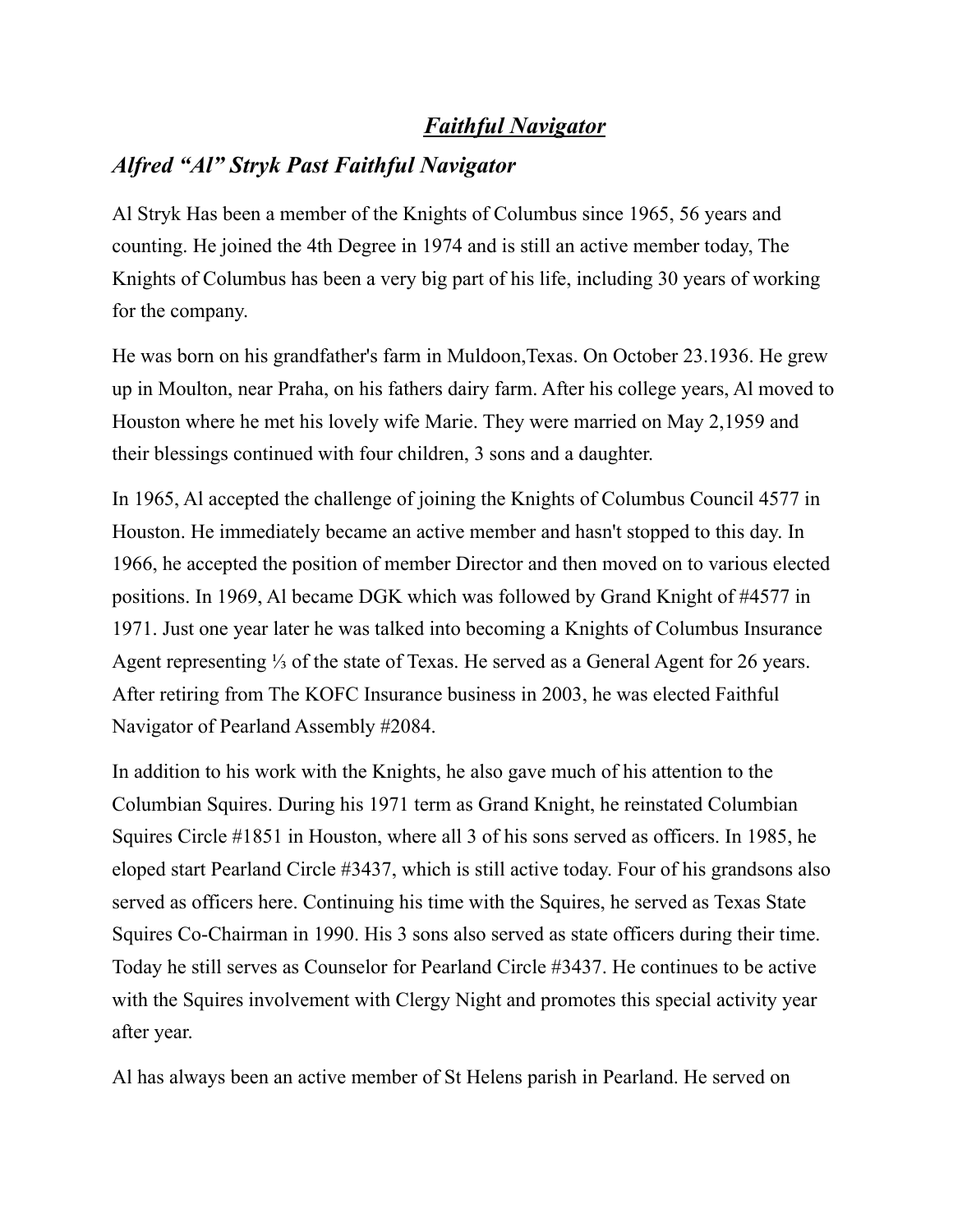parish council, became one of the 1st ley lectors in 1963 and continued until 2014 (over 50 years), commissioned Extraordinary Minister in 1975 by Bishop Morkovsky and continues to take communion to nursing homes and assisted living homes in Pearland today.

Al and his wife Marie have been happily married 62 years, they have six grandchildren and eleven great grandchildren that enjoy spending time with any chance they get. His favorite hobbies include polka dancing, playing softball and being outdoors. He loves to spend time in his garden growing fresh veggies, working with beautiful flowers and doing any and all lawn work…

*We were fortunate to be at the Winter Exemplification in League City where they honored Al and his wife Marie. It was truly an honor to be there. He said some really kind words and he owed all his success to his wife Marie. Please if you see him at a meeting or at church please congratulate him, we should all aim to be just like him with all the time, talent and treasure he shared with many all those years…we need more like you!!THANKS AL!!! WE NEED MORE PEOPLE JUST LIKE YOU!! Taking from the program…*

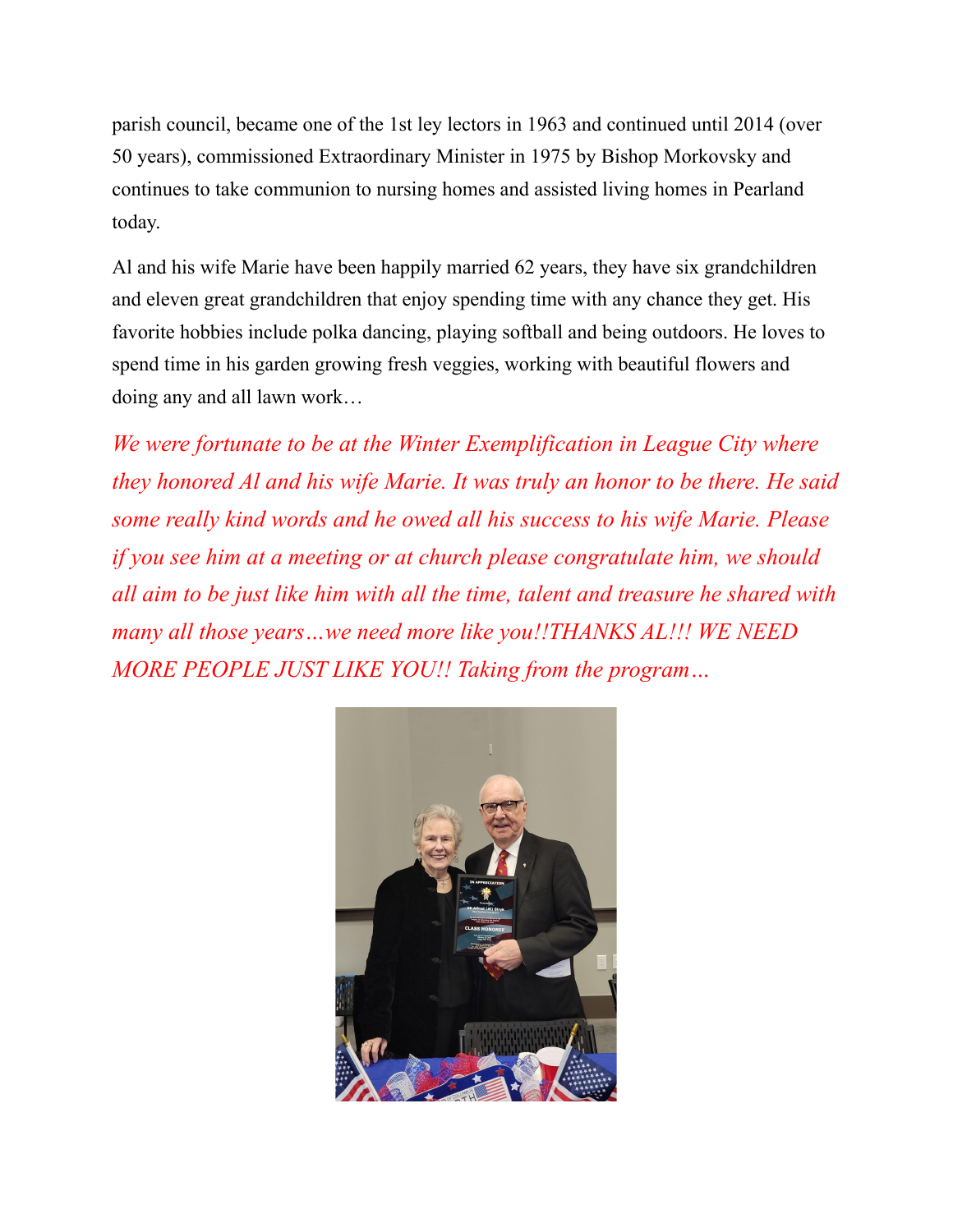

Our sacrifices are little and far from perfect. As Lent approaches, consider what your little sacrifice will be this year. Throughout Lent we are reminded of how incredibly weak we are, but we are also reminded of God's mercy.

Here are three tips to deepen your relationship with God during the 40 days of Lent:

- 1. **Participate** in the **Sacraments**.
- 2. **Help** those in need **Around you**
- 3. **Sacrifice** something that's **Hard for you.**

More Spiritual and Sacrificial practices during Lent:

1. Daily mass 2) Daily Rosary 3) Confession 4) Reading the Bible 5) Weekly Adoration 6) Donating your time and talent 7) Visit the sick or elderly 8) Participation in the stations of the Cross 9) Praying the Divine Mercy Chaplet 10) Go on a Day of Prayer 11) Fast and Abstain from food and vice activities 12) Spent more time with God and Family.

Fr. Sibi Kunninu, MS

Faithful Friar.

*Good of the Order August*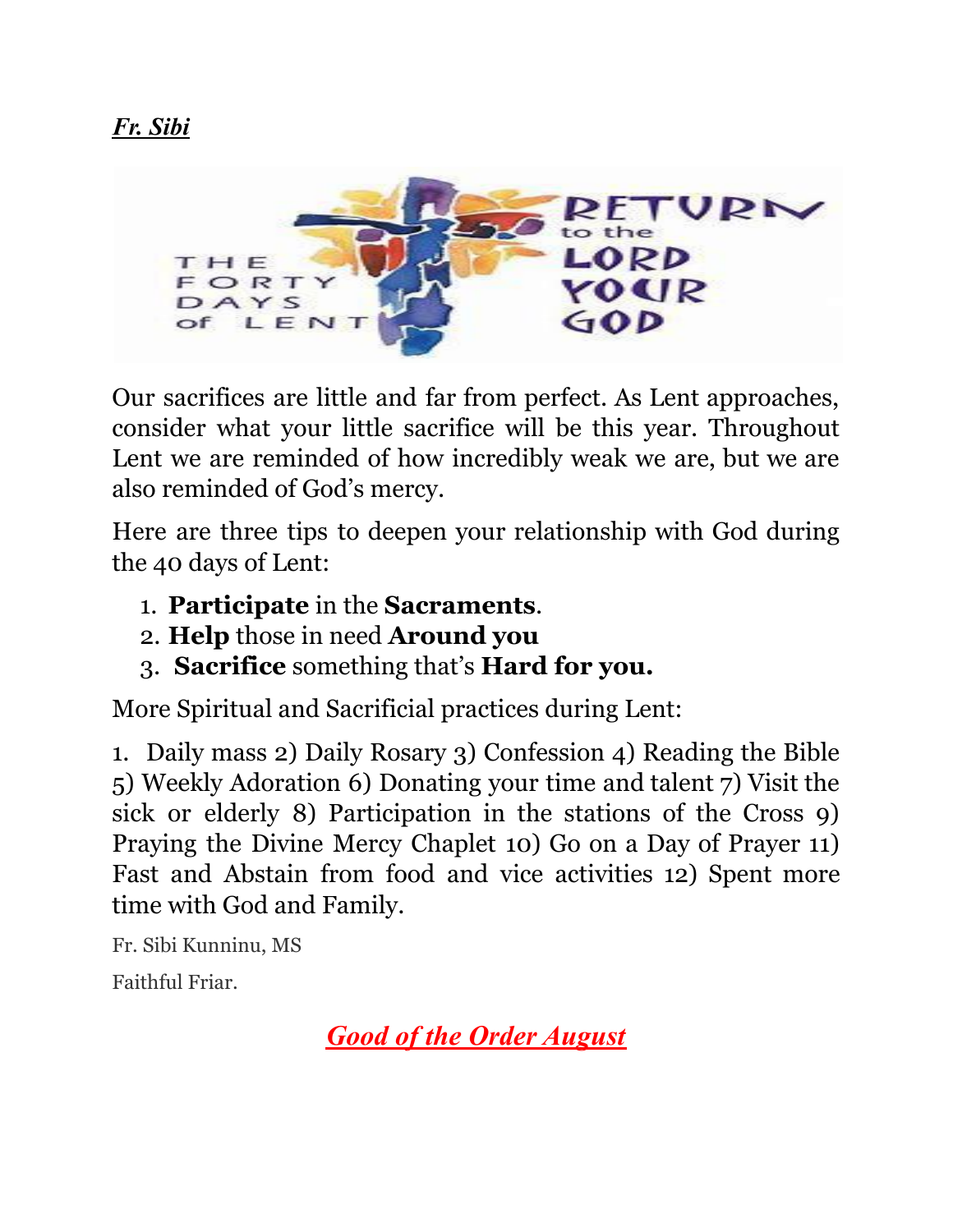*Let's keep all our Sir Knights and Families in our prayers, our prayers give them hope and peace. Please also pray for an end to abortion, our nation, persecuted christians all around the world and for families to stay together. PRAY FOR All who have left our faith and those who are considering to leave…. Let us also pray for our Priests and clergy that they may have an abundance of attendance in the new year at their respective parishes!!!*

*Please pray for peace between Russia and Ukraine!!*

*LET US REMEMBER ALL WHO LEFT BEFORE US THAT THEY REST IN PEACE. CONTINUE PRAYING FOR ALL OUR BROTHER KNIGHTS AND THEIR FAMILIES WHO ARE IN NEED OF OUR PRAYERS..*

*Please pray for an end to ABORTION!!! PRAY FOR THE WOMEN CONTIMPLATING TO HAVE AN ABORTION!!!!*

*Rest in Peace all Sir Knights who have gone before us!! Let us also pray for an end to this new variant!!END TO ABORTION!!!END TO PERSECUTED CHRISTIANS!!*

*So let's not forget to plan for our time, fill out your Last Rites so we have it on file. I already have had 2 without any wishes……….form on our website.. WWW.ASSEMBLY2084.COM*

#### *ASSEMBLY DUES 2022*

*We strive to send all bills electronically to save on postage, but if you don't have email, you should receive your notice by mail. Please take advantage of our website to pay your dues. If there is a financial hardship contact either FC Mike Melancon or FN Jose Lara. Please pay promptly in order to spare the Faithful Comptroller, Mike Melancon, the trouble of sending out multiple and repeated reminders throughout the Spring. The dues are \$36 a year and you can find SK Mike Melancon's address on the front page of this newsletter where payment can be mailed. Remember that you can always pay early, and/or pay for multiple years in advance and avoid the yearly hassle. Contact the Comptroller, Mike*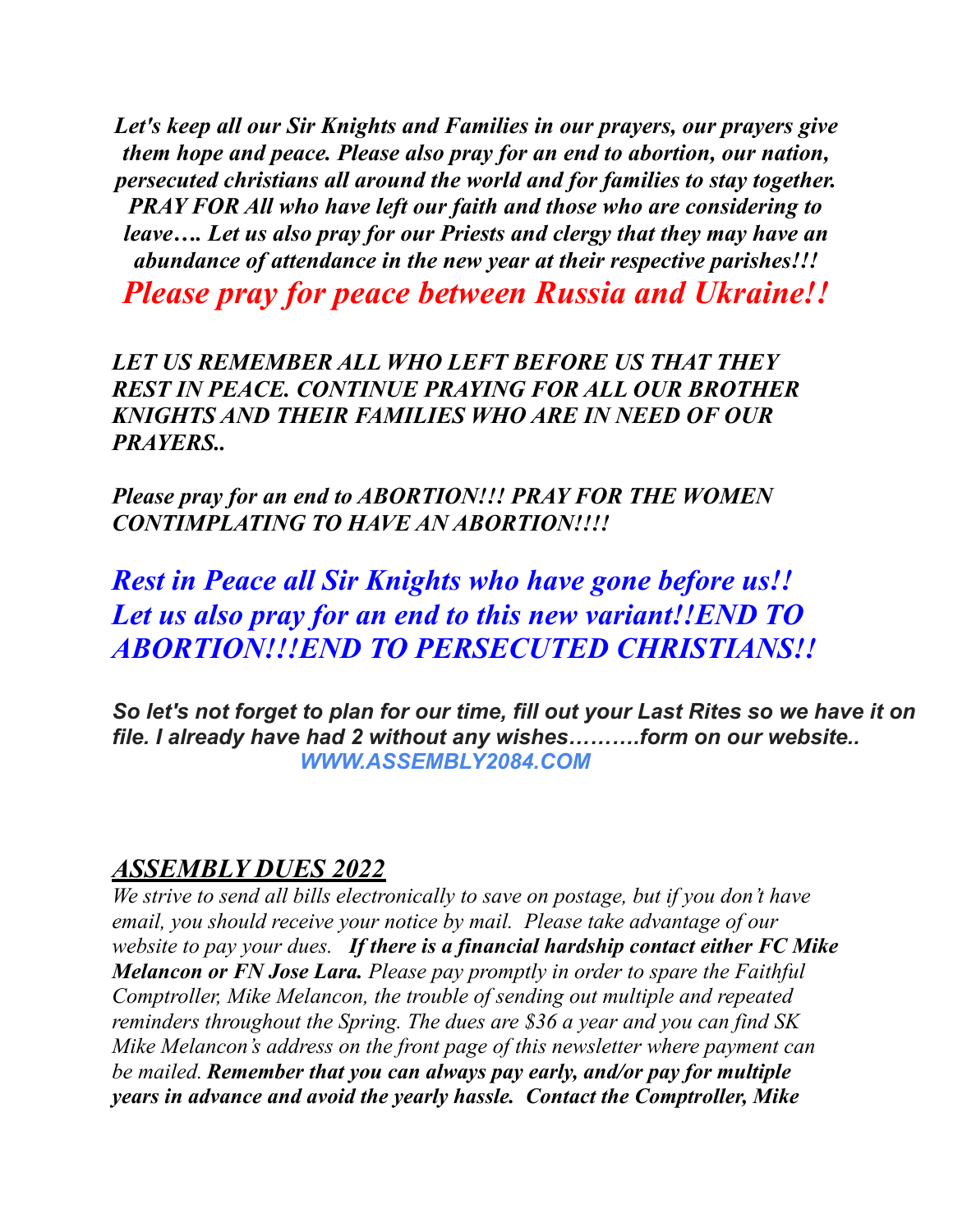*Melancon or me for information on how to do this. Dues can be paid at your next Assembly meeting by cash, check or credit card. You may also visit [www.assembly2084.com](http://www.assembly2084.com) and go to membership dues or you can scan the QR code and it will take you directly to the Paypal screen.*



*Please check out our new website, www.assembly2084.com. By logging onto the website, you are able to pay your dues, read the past newsletters, print a last rites request, and view pictures of our Assembly turnouts. Pay online starting DEC 15th*

#### *FOOD DRIVE LETS MAKE THIS HAPPEN!!TOO MANY WITHOUT!!!!*

Please remember that we hold a voluntary Food Drive at each meeting. Any Sir Knight wishing to participate may bring non-perishable food items to the meeting. Whichever Council is responsible for cooking that evening's meal will gather the food after the meeting and take it to their local food pantry or food bank. Dry groceries and non-perishable food staples are always greatly needed by the food pantries and are very much appreciated.

#### **FUTURE TURN OUTS:**

*June 11th will be the next 4th Degree Exemplification:* Details to follow….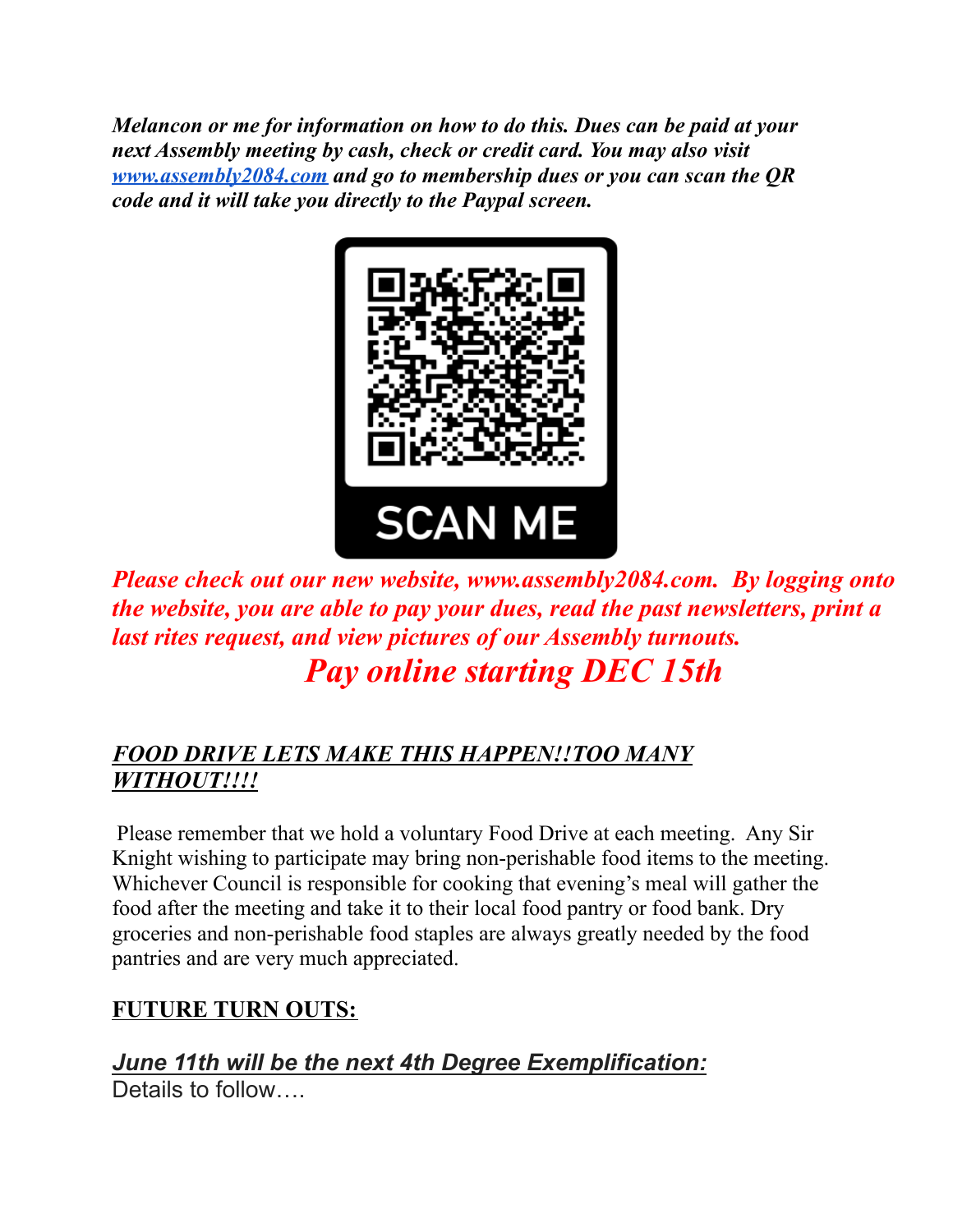#### *2022 Houston St. Patrick's Day Parade:*

Details still unsure info to follow, has not been announced as of yet.. *Confirmation Mass at St. Helen*

*Date: March 30th (Wednesday) Time: 6:30 p.m. Celebrant: Cardinal DiNardo DETAILS TO FOLLOW*

#### *UPCOMING EVENTS AND TURNOUTS*

*All Sir Knights are encouraged to participate in as many of the above events as possible. If you have the new uniform, please turnout as often as you can. Check with the Faithful Navigator if you have any questions about a particular event or turn out. The "Rule of 72"has been suspended due to the low numbers of Sir Knights turning out at the Co-Cathedral events. All Sir Knights in the district are encouraged to make extra ef orts to attend any of the turnouts at the Co-Cathedral. The Fourth Degree will provide an Honor Guard at this Mass and the uniform of the 4th Degree is required. Sir Knights not wearing the complete uniform will not be allowed to participate in the honor guard activities.*

#### *UNIFORM INFO*

## *[https://www.kofcuniform.com](https://www.kofcuniform.com/uniform-packages/package/knights-of-columbus-executive-fit-uniform-package-uniform-package/)*

Please click on this link and it will take you to the official website for all new uniforms, accessories, replacements, patches and more so check it out, its and all in one shop.

#### *BASEBALL CAPS*

**The Assembly is selling baseball caps, they are black with our Assembly Emblem on them. They are \$10. Shirts will be sold in the new year and will be announced with ample time…..**

#### *POTENTIAL SIR KNIGHTS*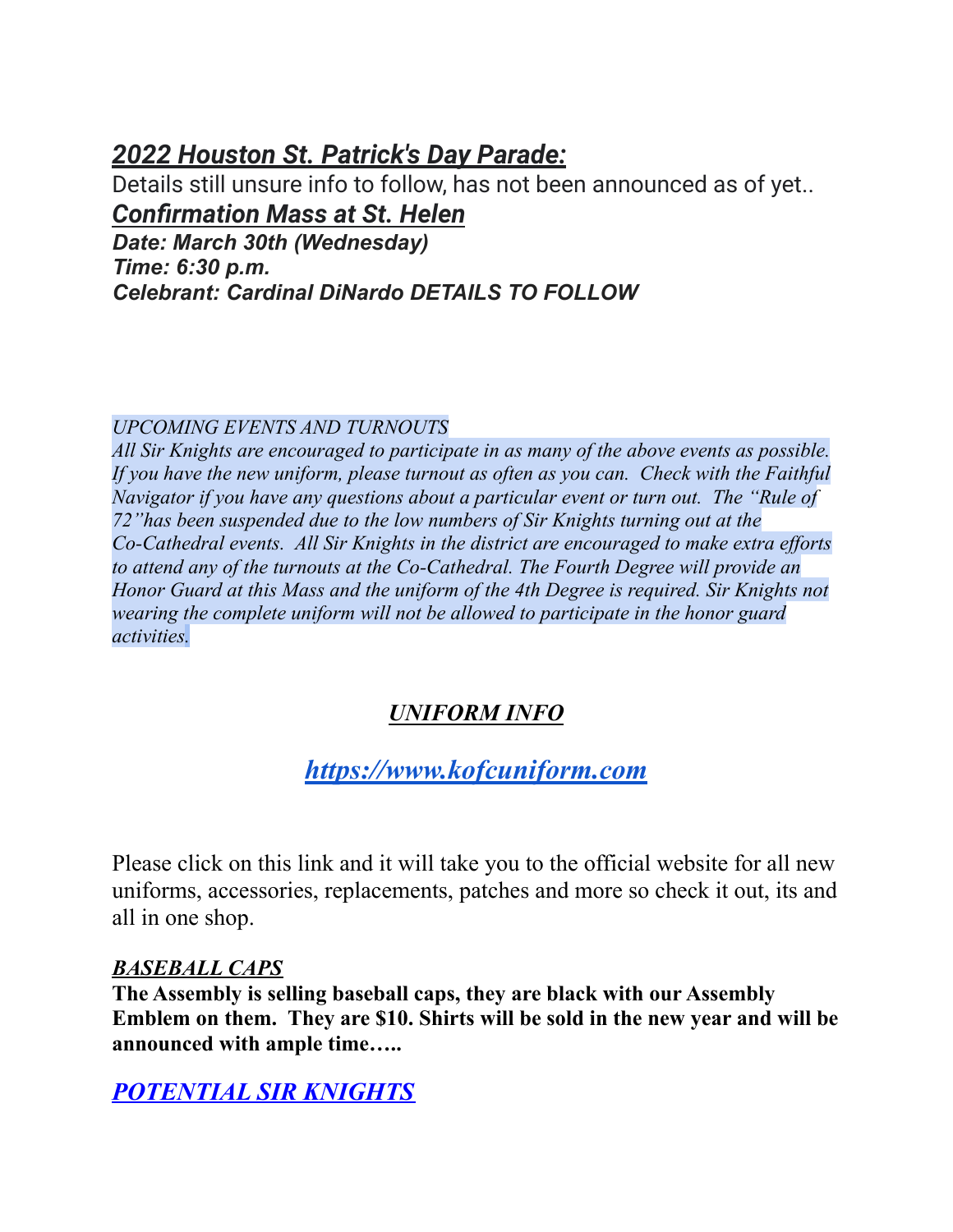*Sir Knights, please encourage any potential brother Knights to join our Assembly as we all know that someone asked us to join and I do speak for many, it was a great decision. We are a very active Assembly and we have the best Color Guard and Honor Guard in Houston and surrounding areas. So please if you think there is a potential Sir Knight with a good heart invite him to join and help him get here….*

#### **CMG Safe Haven online replacing VIRTUS Training**

As you have seen from previous e-mails, ALL KNIGHTS OF COLUMBUS ACTIVITIES now require any and all members to have completed the VIRTUS, now **Safe Haven** training. In addition to Council verification, ALL ASSEMBLIES are required to have a list. Below is what we will need for compliance**. I am asking each Grand Knight to provide a list from his respective Council as soon as possible. Safe Haven online**

**[https://GalvestonHouston.CMGConnect.org/](https://galvestonhouston.cmgconnect.org/)**

**Member's full name, Member Number, Assembly Number, Council Number, Parish Name. Date of Safe Haven Certification, Expiration Date of Safe Haven Certification. This is a requirement of all Knights that work in any parish activity.**

#### **PLEASE KEEP YOUR CONTACTS UPDATED**

Remember to provide us with any changes or updates to your address, phone number or email address so that we can accurately maintain the Assembly's (and Supremes') records and database. If, for any reason, you do not receive your monthly newsletter by the end of the first week of the month, either by email or by US mail, please let us know promptly. If you have access to email, please let us know so that the Assembly can send you the monthly newsletter and timely information and notices throughout the month by email. The postage and printing expense for the monthly newsletters remains the Assembly's largest single on-going monthly expense! Anything that we can do to reduce the number of SK's receiving the newsletter by "snail" mail (U.S. Postal mail) will benefit the Assembly, be greatly appreciated, and allow you to receive more timely information and activity updates between the monthly newsletters. **WEBSITE IS……..ANY PICS PLEASE SEND TO ME, I WILLADD AS EACH MONTH, SOME MAY NOT MAKE IT, BUT PLEASE DO NOT TAKE PERSONAL…..**

**[www.assembly2084.com](http://www.assembly2084.com)**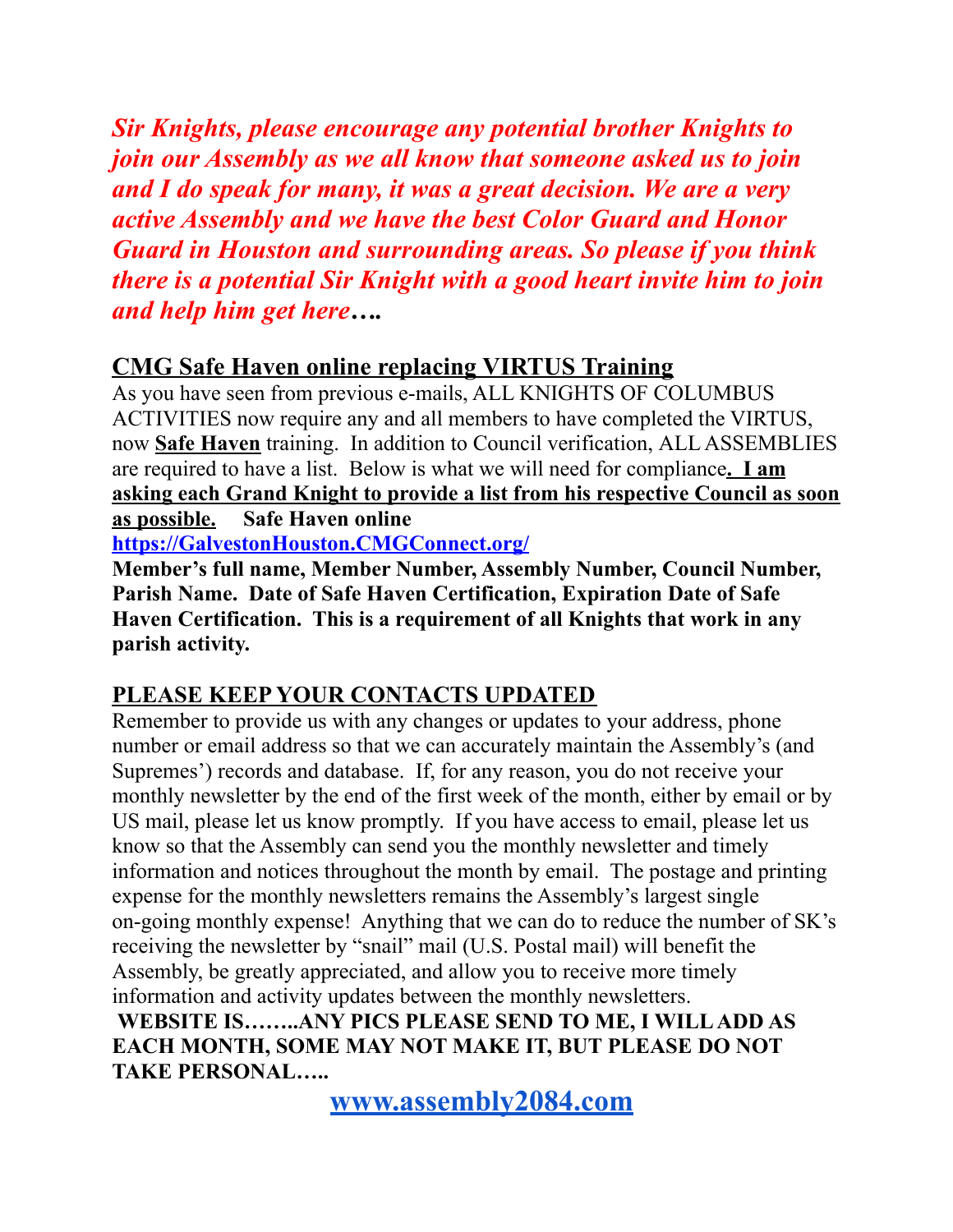# *Monthly Dinner 2021-2022* **April 8494, May 4577, June 8960**

### *PAST TURN OUTS*

## *SK Participants at #8960 Corporate Communion - Feb. 27,*

*2022* Council 8960's Corporate Communion celebrated at St. Helen's Catholic Church on Sunday, February 27th, 2022: David Armstrong Joseph Chien, Teddy Cuaping, Marshal, Jimmy De Los Santos, Craig Guth, PFN, Gringo Mamitag, Jose Marquina, Mike Melancon, Marshal, PFN, Bo Naguit, Ken Oradiegwu, Master, PFN, Bill Prindiville, PFN David Provenzano, Rey Tajonera, CDR, Tony Zucha

#### *SK Participants at Presenting of Colors at The Fourth Degree Exemplification Banquet - Feb. 26, 2022* 2084 participated in the Full New Uniform Turn-Out for the Presentation of Colors at the Banquet for the Fourth Degree Exemplification held at St. Mary of the Expectation Catholic Church in League City on Saturday, February 26th, 2022: Teddy Cuaping, Marshal, Jose Lara, FN, Mike Melancon, Marshal, PFN, Bo Naguit, Ken Oradiegwu, Master, PFN, Bill Prindiville, PFN, Gilbert Ramos,

Rey Tajonera, CDR

## *SK Participants at Fourth Degree Exemplification - Feb. 26,*

*2022;*2084 participated in the Full New Uniform Turn-Out for the Fourth Degree Exemplification Ceremony and Mass held at St. Mary of the Expectation Catholic Church in League City on Saturday, February 26th, 2022: Teddy Cuaping, Marshal, Craig Guth, PFN, Jose Lara, FN, Mike Melancon, Marshal, PFN, Bo Naguit, Ken Oradiegwu, Master, PFN, Bill Prindiville, PFN, Gilbert Ramos, Rey Tajonera, CDR

*Our Assembly has always been well represented at District and Local Turnouts with a core of dedicated Sir Knights.*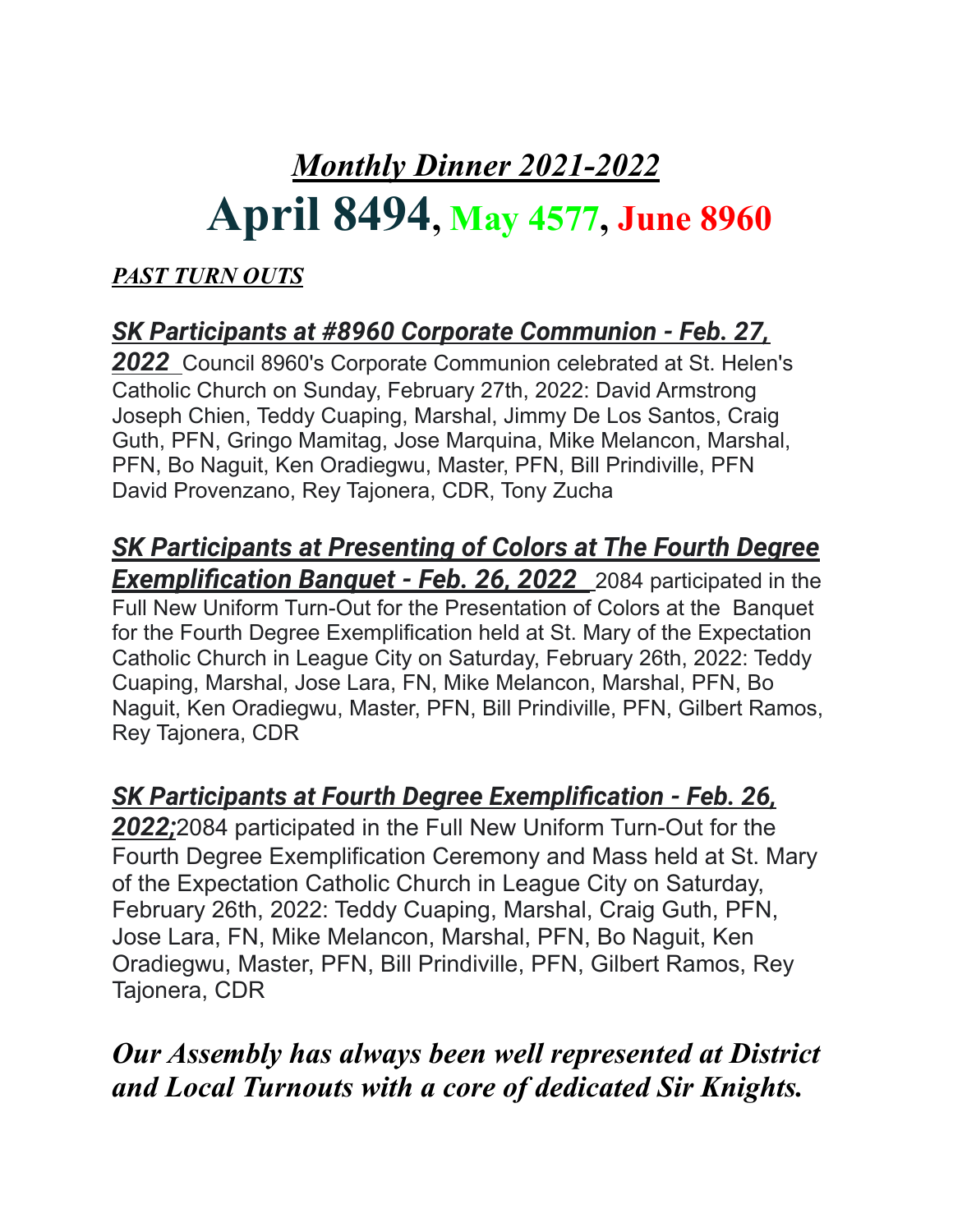If I have inadvertently failed to mention you in your attendance at a turnout, please let me know so that we can properly recognize your commitments.

## *"THANK YOU ALL FOR YOUR ATTENDANCE AND DEDICATION"*

#### **NEW DRILL MANUAL**

With the release of the new uniform, there is a new drill manual. See the links below for information. At some time, they will be available in print form.

<http://www.kofc.org/en/members/for-members/color.html> [http://kofc.org/en/members/for-patriotic-degree/materials.html#/all/1/20-%20REP](http://kofc.org/en/members/for-patriotic-degree/materials.html#/all/1/20-%20REPLACE%20IMAGE) [LACE%20IMAGE](http://kofc.org/en/members/for-patriotic-degree/materials.html#/all/1/20-%20REPLACE%20IMAGE)

WE ALSO HAVE HARD COPIES FOR THOSE WHO WOULD LIKE ONE>>>>PLEASE GET WITH ME OR MIKE MELANCON>>THX>

#### **COLOR GUARD**

*WE ENCOURAGE ALL KNIGHTS TO JOIN OUR COLOR GUARD, YOU WILL FIND THAT THE CORE GROUP IS VERY DEDICATED, IF YOU ARE ABLE AND WILLING. IT'S VERY REWARDING AND TEDDY IS A GREAT COMMANDER OF THE GUARD..*

*If there are any SK'S interested in becoming a part of the elite Color Guard of the First District, please contact the Faithful Navigator, or Commander Teddy Cuaping for information. Rey Tajonera is now the Assistant Color Corps Commander*

**PURPOSE OF THE COLOR CORPS OF THE FOURTH DEGREE**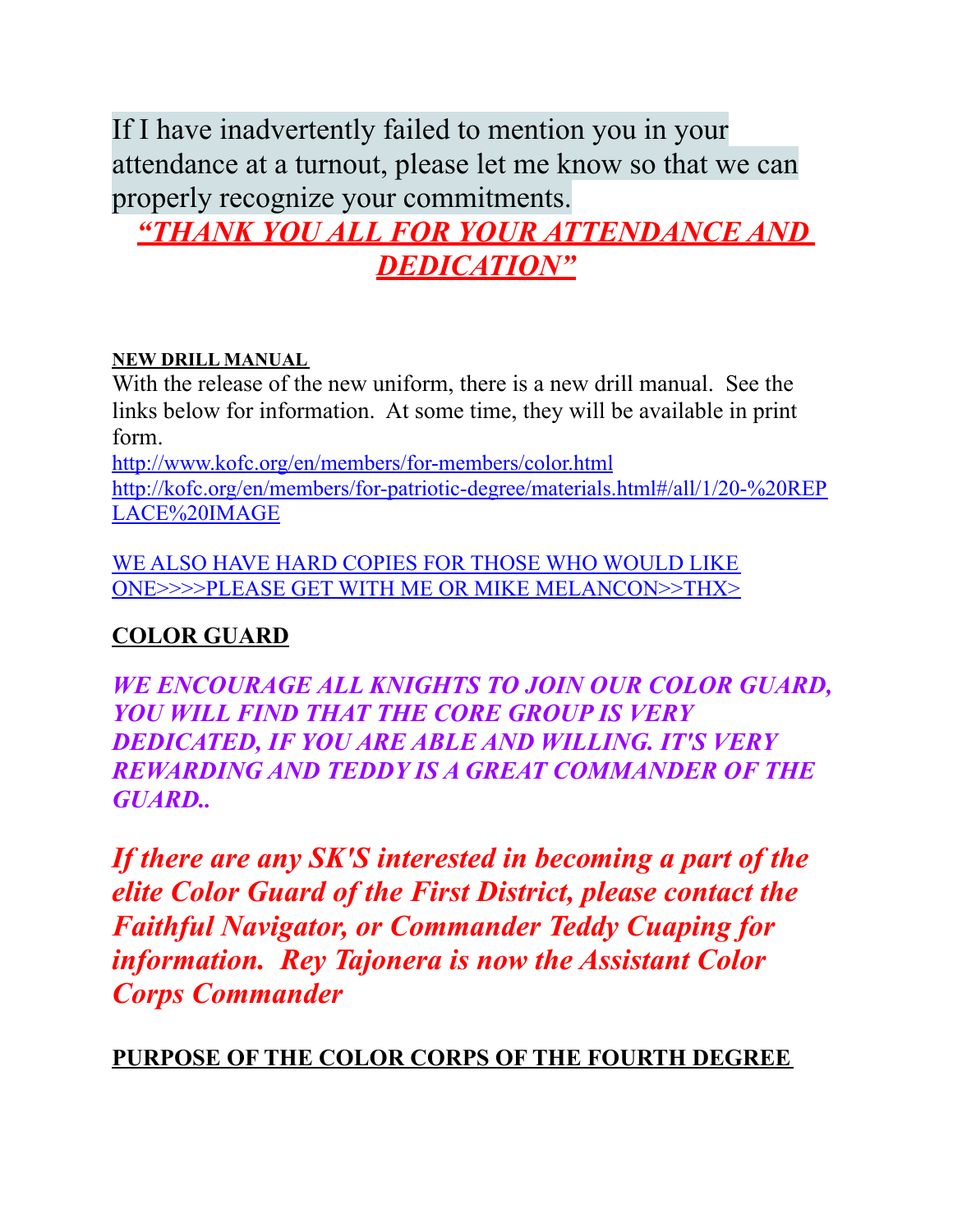The primary purpose of the Fourth Degree is to encourage active Catholic citizenship and foster the spirit of patriotism in members and the community at large. The Color Corps members exemplify all the principles of our Order;

**Charity**- by the gift of their time and energies necessary to practice, perfect and perform the ceremonials and sword drill:

**Unity**- by the united efforts of Sir Knights to practice and perfect a coordinated drill for the good of the Church and the Order;

**Fraternity**- by expressing an "Esprit de Corps," sharing a common desire for drill excellence and camaraderie, and

**Patriotism**- by performing precision drill as a salute to God and to the country and visually exhibiting a love for both.

#### **COLOR CORPS DESCRIPTION**

The **Color Corps (C.C.)** has two sub-groups, the **Color Guard (C.G.)** and the **Honor Guard (H.G.).** The Color Guard consists of the flag bearers and at least two members of the Honor Guard who escorts the colors. The Honor Guard consists of members of the Color Corps who have mastered the Manual of the Sword. In many assemblies, all members of the Color Corps belong to the Honor Guard. This should be kept in mind when following the procedures in the Color Corps Manual. The public appearance of Fourth Degree knights as a Color Corps at religious and civic functions is an important activity for each assembly. They add dignity and the pride of Church and country to any event. By these public demonstrations their loyalties bring credit to themselves and to the Knights of Columbus.

#### **ASSEMBLY #2084 - OFFICERS for 2021-2022**

Faithful Pilot Jesse Canales Faithful Scribe Joseph Guidry

Faithful Navigator Jose Lara **Inner Sentinel** Bo Naguit Faithful Comptroller Mike Melancon Outer Sentinel Ken Shores Faithful Captain Joseph Chien One Year Trustee Marlon Hulin Faithful Admiral Craig Guth Two Year Trustee Steve Valdez Faithful Purser William Prindiville Three Year Trustee Rey Tajonera